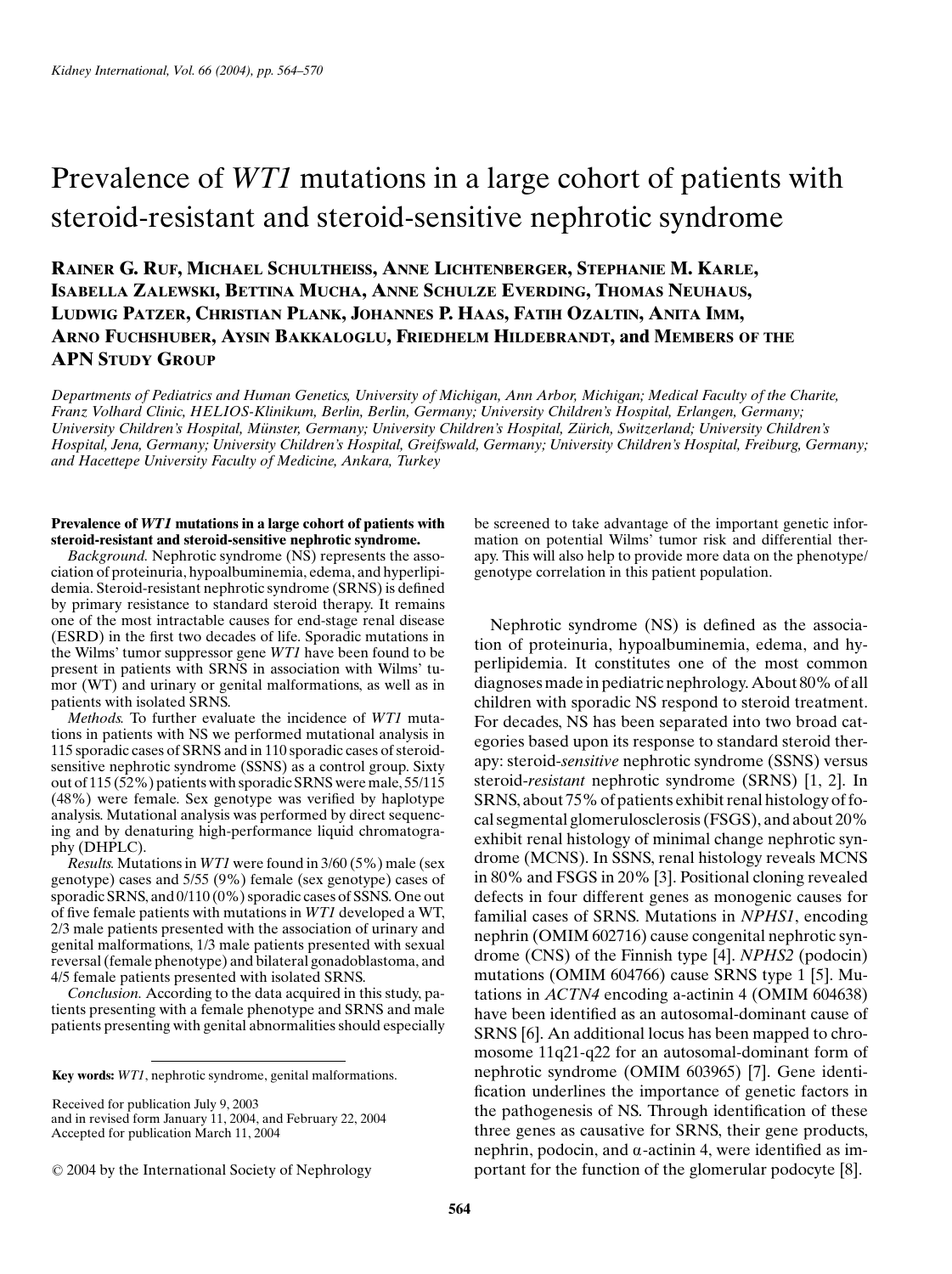Furthermore, sporadic mutations in the tumor suppressor gene *WT1* have been found to be present in patients with SRNS, providing the fifth genetic cause of NS [9– 11]. *WT1* encodes a transcription factor of the zinc finger family. Four different transcripts are produced by alternative splicing [12, 13]. *WT1* was identified by positional cloning aiming to identify the gene responsible for the childhood cancer, Wilms' tumor (WT) [14, 15]. Intensive investigation afforded to *WT1* has revealed the association of *WT1* mutations with Denys-Drash syndrome (DDS) [16, 17] and the Frasier syndrome (FS) [18]. DDS in 46, XY patients present as a triad of WT, XY pseudohermaphroditism, and progressive glomerulopathy; 46, XX patients present with WT and progressive glomerulopathy, with absence of XY pseudohermaphroditism [9– 11, 19–22]. Incomplete forms of DDS have been described, including 46, XY patients with isolated diffuse mesangial sclerosis [10, 22–24]. FS has been described as the association of complete XY gonadal dysgenesis, NS, and the development of gonadoblastoma in 46, XY patients, and as isolated nephropathy in 46, XX patients [19, 21]. Patients with DDS show gomerulopathy characterized mostly by the histologic finding of diffuse mesangial sclerosis (DMS); the predominant lesion in patients with FS is FSGS. In DDS, the nephropathy occurs in infancy and usually progresses to end stage renal disease (ESRD) in less than three years, whereas in FS, it occurs later and leads to ESRD in the second decade of life [9, 19]. The risk for the development of a WT seems to be increased predominantly in DDS [19]. In patients with genetic characteristics of FS, an association with WT has also been described [23, 25, 26]. DDS and FS form an overlapping spectrum of disease presentation. Patients sharing the clinical and genetic characteristics of both disorders have been described. Constitutional heterozygous germline mutations of *WT1* have been identified in most of the patients with DDS and FS [22]. In patients with DDS over 95% of the mutations are found as missense mutations in exon 8 and 9 of the *WT1* gene, encoding for zinc finger 2 and 3 [10]. FS is associated with specific splice site mutations in exon 9 [24]. Female patients with mutations in *WT1* mostly present with isolated nephropathy or nephropathy in association with WT. However, 46, XX patients with *WT1* mutations with urinary and genital malformations have been described [10]. To further evaluate the incidence of *WT1* mutations in patients with NS, we performed mutational analysis in 115 sporadic cases of SRNS, and in 110 sporadic cases of SSNS as a control group.

### **METHODS**

Blood samples for mutational analysis, clinical data, and informed consent (www.renalgenes.org) were obtained from patients or their parents. Genomic DNA was isolated directly from blood samples by standard methods [27]. Diagnoses of SRNS and SSNS were established by a pediatric nephrologist according to published criteria [1]. For clinical evaluation we used a standard questionnaire (www.renalgenes.org) as previously described [28]. Characteristic features defining the clinical diagnosis were: age of onset of nephrotic syndrome, response to steroid therapy, histology of the kidney biopsy, progression to ESRD, the recurrence of FSGS after renal transplantation, and the association with extrarenal manifestations. Standard steroid treatment and response to steroid treatment, as well as response to cyclosporine A (CyA) and cyclophosphamide (CP) therapy, were defined according to the International Study of Kidney Disease in Children (ISKDC) and Arbeitsgemeinschaft für Pädiatrische Nephrologie (APN) guidelines  $[1, 2]$ . Patients were categorized steroid-sensitive if at least a partial response to steroids was present. Patients turning steroid-resistant in a later stage of the disease were considered as "steroid-sensitive" (SSNS) for this study. Congenital nephrotic syndrome (CNS) was defined as the presentation of NS within the first two months of life. Ethnic backgrounds of patients were central Europe, Turkey, and India. Before performing mutational analysis in exon 6–9 of *WT1*, mutations in *NPHS2* (podocin) were excluded. One hundred fifteen sporadic patients with SRNS and 110 sporadic patients with SSNS were included in the study. Sixty out of one hundred fifteen (52%) patients with SRNS were male (sex genotype), 55/115 (48%) were female (sex genotype). The sex genotype of the patients was verified by performing polymerase chain reaction (PCR) with markers *DXS9902*, *GATA172D05*, and *DYS390*. Except for one patient (F1194), sex genotype and sex phenotype were identical for all patients with SRNS included in this study. Haplotype analysis was performed on an ABI Prism® 3100-Avant Genetic Analyzer (Applied Biosystems, Foster City, CA, USA) as described elsewhere [29]. The clinical data were as follows. Renal biopsy results in patients with sporadic SRNS were: FSGS 73/115 (63%), MCNS 17/115 (15%), mesangioproliferative glomerulonephritis (MP) 3/115 (3%), diffuse mesangial sclerosis (DMS) 3/115 (3%), membranoproliferative glomerulonephritis (MPGN) 5/115 (4%), no data or no biopsy performed 14/115 (12%). In 66 of 110 patients with SSNS, no renal biopsy was performed. In the remaining 44 patients with SSNS, biopsy results were as follows: FSGS 20/44 (45%), MCNS 17/44 (39%), MPGN 5/44 (11%), MP 2/44 (5%) (Table 1). The low number of biopsies performed in SSNS is explained by the milder course of SSNS. The median age of onset was 4.8 years in the SRNS patients and 4.3 years in the SSNS patients (Table 1). CNS was diagnosed in 5/115 (4%) patients with SRNS. The median age of onset of NS for the SRNS patients was 5.0 after subtracting the CNS patients (Table 1). Thirty-two of 115 (28%) of the SRNS patients progressed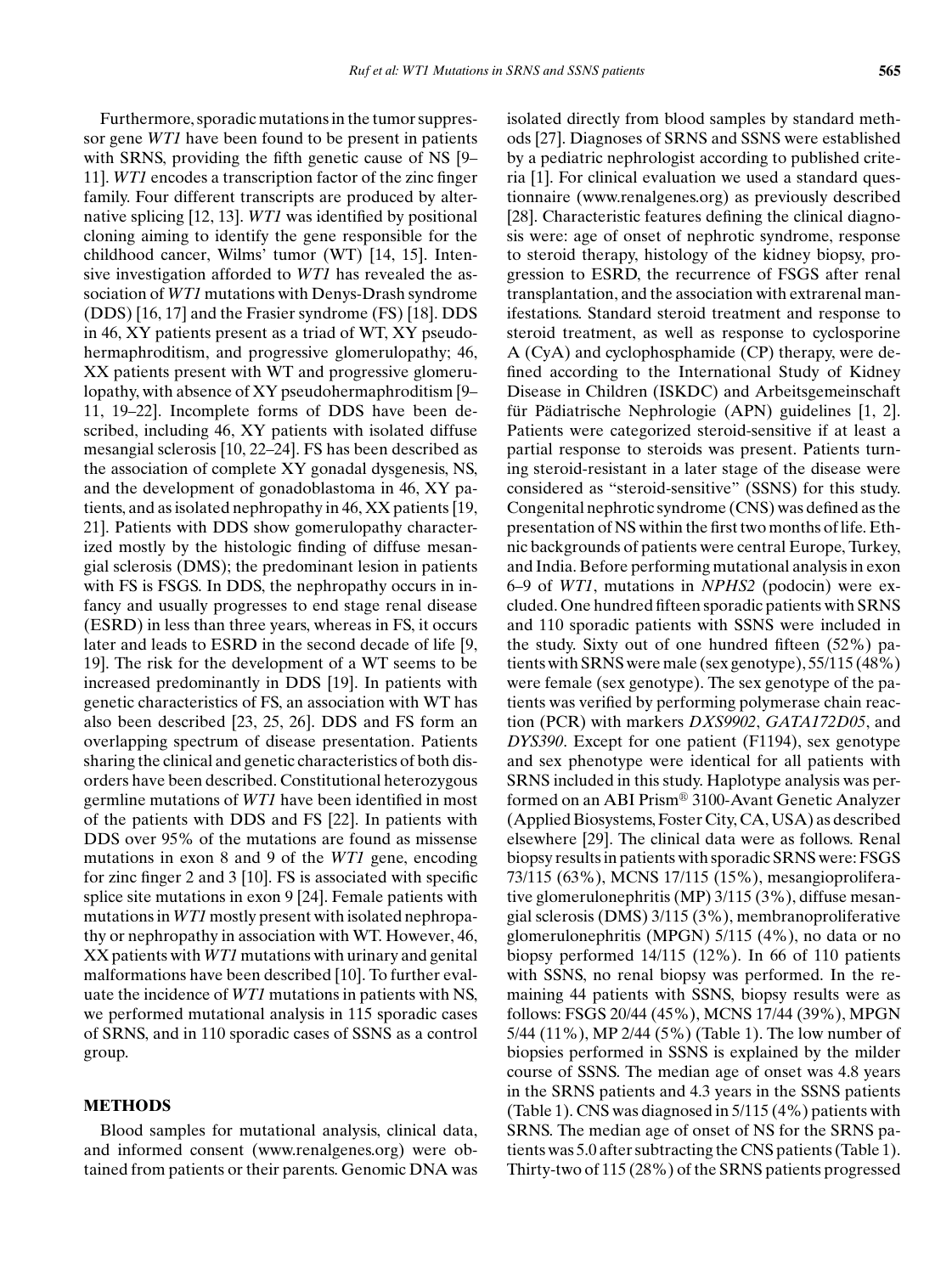**Table 1.** Clinical and mutational analysis data in 115 SRNS patients and 110 SSNS patients

| Group                          | Number of<br>patients  | Median age of<br>onset years | Biopsy FSGS/<br>MCNS/other/ND % | <b>ESRD</b> | Median age at<br><b>ESRD</b> vears | Male/female<br>relation |
|--------------------------------|------------------------|------------------------------|---------------------------------|-------------|------------------------------------|-------------------------|
| <b>SRNS</b>                    |                        |                              |                                 |             |                                    |                         |
| WT1 mutation                   | $8/115^a$              | 4.4 <sup>b</sup>             | 7/0/0/1                         | 3(38%)      | 13.0                               | 3/5                     |
| Absence of <i>WT1</i> mutation | $107/115$ <sup>c</sup> | 4.9 <sup>d</sup>             | 66/17/11/13                     | 29(27%)     | 11.0 <sup>e</sup>                  | 57/50                   |
| Total of SRNS patients         | $11.5^{\text{t}}$      | 4.8 <sup>g</sup>             | 73/17/11/14                     | 32(28%)     | 11.2 <sup>h</sup>                  | 60/55                   |
| <b>SSNS</b>                    |                        |                              |                                 |             |                                    |                         |
| <i>WT1</i> mutation            | 0/110                  | NA                           | <b>NA</b>                       | <b>NA</b>   | NA                                 | NA                      |
| Absence of <i>WT1</i> mutation | 110/110                | 4.3                          | 20/17/7/66                      | 3(3%)       | 14.9                               | NA                      |
| Total of SSNS patients         | 110                    | 4.3                          | 20/17/7/66                      | NA          | NA                                 | NA                      |

Abbreviations are: SRNS, steroid-resistant nephrotic syndrome; SSNS, steroid-sensitive nephrotic syndrome; CNS, congential nephrotic syndrome; FSGS, focal segmental glomerulosclerosis; MCNS, minimal change nephrotic syndro

<sup>a</sup>One patient presented as CNS; <sup>b</sup>median was 4.5 after subtracting the CNS patient; <sup>c4</sup> patients presented as CNS; <sup>d</sup>median was 5.0 after subtracting the 4 CNS patients; <sup>e</sup>median was 12.4 after subtracting 1 CNS patient; <sup>f</sup>5 patients presented as CNS; <sup>g</sup>median was 5.0 after subtracting the 5 CNS patients; <sup>h</sup>median was 12.5 after subtracting the CNS patients with ESRD.

**Table 2.** Primer sequences used for mutational analysis

| Exon | Forward                                          | Reverse                                                        |
|------|--------------------------------------------------|----------------------------------------------------------------|
|      | <b>CCATCATTCCCTCCT</b><br><b>GATTG</b>           | AGCCTGCAGTGAAG<br>AAGAGG                                       |
|      | <b>AAGACCTACGTGAAT</b>                           | <b>GTGTGAGAGCCTGG</b>                                          |
| 8    | <b>GTTCAC</b><br><b>CCTTTAATGAGATCCCC</b>        | AAAAGG<br>GGGGAAATGTGG                                         |
|      | <b>TTTTCC</b><br><b>CCTCACTGTGCCCACA</b><br>TTGT | <b>GGTGTTTCC</b><br><b>GCACTATTCCTTCTC</b><br><b>TCAACTGAG</b> |

to ESRD with a median age of 11.0 years (Table 1). Three of 110 SSNS patients progressed to ESRD. Two of 60 (3%) male patients presented with genital or urinary malformations, 1/60 (2%) male patients presented with sexual reversal, and 0/55 (0%) of female patients presented with genital or urinary malformations.

Mutational analysis of exons 6 and 7 of the *WT1* gene was performed by denaturing HPLC (DHPLC), mutational analysis of exons 8 and 9 by direct sequencing of the forward strands. Primers are shown in Table 2. Known single nucleotide polymorphisms within the primer sequence were avoided (http://genome.ucsc.edu/) because known single nucleotide variants within the primer sequence can suppress amplification of one of the two alleles of the amplified product. PCR products of exons 6 and 7 from the patients were pooled with a control individual and subjected to analysis by DH-PLC [30]. Melting profiles were determined according to the manufacturer's recommendations (Transgenomic, Inc., Omaha, NE, USA). Column temperatures for DH-PLC analysis were 60.9◦C, 61.9◦C, 62.9◦C for exon 6, and 60.7◦C, 61.7◦C, 62.7◦C for exon 7. Direct sequencing was performed for samples containing heteroduplex elution peaks. Sequencing was performed as previously described [29]. Very high sequence quality was obtained. If in doubt, the complementary strand was also sequenced. To rule out polymorphisms, 160 chromosomes of healthy control individuals were checked for novel mutations by direct sequencing. For sequence evaluation the program

Sequencher<sup>™</sup> (GeneCode, Ann Arbor, MI, USA) was used.

## **RESULTS**

# **Types of** *WT1* **mutations found**

Mutational analysis of exons 6–9 of *WT1* was performed in 115 sporadic cases of SRNS and 110 patients with SSNS. In 8/115 sporadic cases with SRNS and in none of 110 sporadic SSNS cases were mutations detected in exon 6–9 of *WT1*. Two different missense mutations and 6 splice site mutations were identified. These two missense mutations identified in exon 9 were novel (Table 3, Fig. 1). Both novel mutations were absent in 160 chromosomes of healthy control individuals. They consisted of a T1162C transition leading to a nonconservative amino acid exchange C388R, found heterozygously in F1031. A similar mutation C388Y affecting the same codon was described before [31]. An A1190C transition leading to a nonconservative amino acid exchange H397P was found heterozygously in F734 (Fig. 1). The known splice site mutation IVS9+4  $G > A$  was found heterozygously in F953, F999, and F1194. The known splice site mutation IVS9+5 G  $> A$  was found in F921, F963, and F1073 (Table 3). Thirty patients with sporadic SRNS and mutations in *NPHS2* (podocin) [32] were also analyzed for mutations in *WT1*. No mutation in exons 6–9 of *WT1* could be identified in these patients. The 8 patients carrying mutations in *WT1* were examined for mutations in the 8 exons of *NPHS2*. In none of these patients was a mutation in NPHS2 identified.

## **Clinical data**

In 8 SRNS patients mutations in exons 6–9 of*WT1* were identified. Missense mutations in exon 8 and 9 are known to be associated with DDS. Patients F1031 (C388R) and F734 (H397P) with missense mutations in exon 9 presented with early onset of NS. Histology of the kidney biopsy revealed FSGS in F734, no biopsy was performed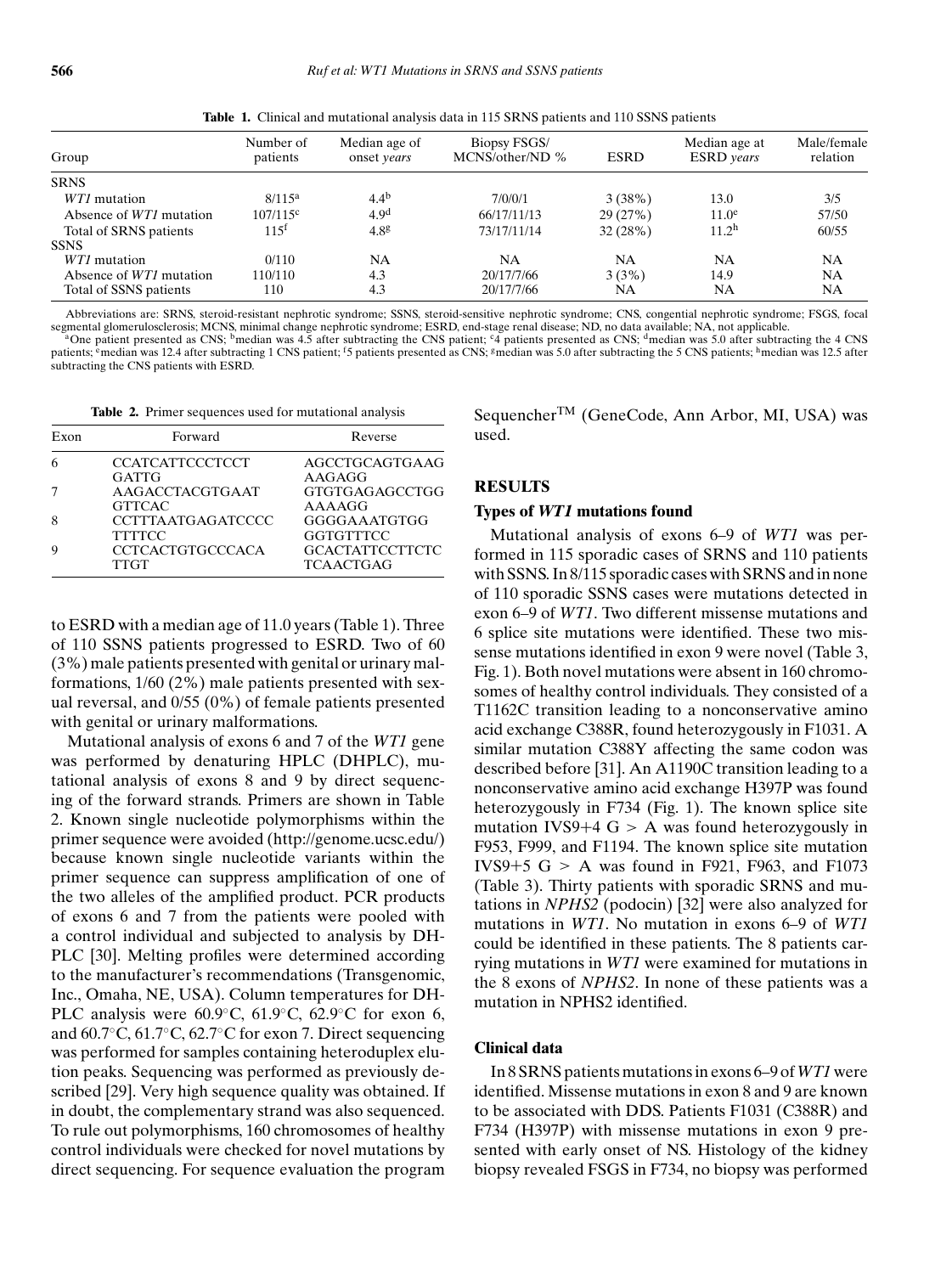|             |     |                                  |                                                         | ie ol<br>g<br>A |                                    |                  |                       |                  | ESRD               |         |                                                      | Age at                  | Genital status,                                                                                                                                                                                                                                                                                                                                                                                                                          |
|-------------|-----|----------------------------------|---------------------------------------------------------|-----------------|------------------------------------|------------------|-----------------------|------------------|--------------------|---------|------------------------------------------------------|-------------------------|------------------------------------------------------------------------------------------------------------------------------------------------------------------------------------------------------------------------------------------------------------------------------------------------------------------------------------------------------------------------------------------------------------------------------------------|
|             | Sex | Family senotype phenotype<br>Sex | Mutation                                                | years<br>onset  | symptoms Biopsy therapy<br>Initial |                  | Steroid               | CP/CyA<br>herapy | years              | years   | Relapse<br>FSGS years<br>after AO after AO after KTx | f Wf years<br>liagnosis | abnormalities<br>extrarenal                                                                                                                                                                                                                                                                                                                                                                                                              |
|             |     |                                  | $Ex9$ IVS9+5 G/A (h)                                    |                 |                                    |                  |                       | <b>TP (NR)</b>   |                    |         |                                                      |                         |                                                                                                                                                                                                                                                                                                                                                                                                                                          |
|             |     |                                  | $Ex9$ IVS9+4 C/T (                                      |                 |                                    | 388<br>888<br>89 |                       |                  | Y (3.8)<br>N (2.5) |         |                                                      |                         |                                                                                                                                                                                                                                                                                                                                                                                                                                          |
|             |     |                                  | $E_X9$ IVS9+5 G/A (h                                    | $\ddot{2}$      |                                    |                  |                       |                  |                    |         |                                                      |                         | est. atrophy/microcalcification                                                                                                                                                                                                                                                                                                                                                                                                          |
|             |     |                                  | $Ex9$ IVS9+4 C/T (                                      | 5.9             |                                    | FSS              |                       | ጋም (NR)          | $\frac{61}{1}$     | Y(13.4) | $N$ (CR 6.0)                                         |                         |                                                                                                                                                                                                                                                                                                                                                                                                                                          |
|             |     |                                  | $Ex9$ IVS9+5 G/A (h)                                    |                 |                                    | FSGS             |                       | ya (NR           | $\frac{1}{2}$      |         |                                                      |                         | Hypospadias                                                                                                                                                                                                                                                                                                                                                                                                                              |
|             |     |                                  |                                                         |                 |                                    |                  |                       |                  |                    |         |                                                      |                         |                                                                                                                                                                                                                                                                                                                                                                                                                                          |
|             |     |                                  | $Ex9$ IVS9+4 C/T (h)                                    |                 |                                    |                  | $\overline{\text{S}}$ | <b>TP (NR)</b>   |                    |         |                                                      |                         | sexual reversal/gonadoblastoma                                                                                                                                                                                                                                                                                                                                                                                                           |
| 734         |     |                                  | Ex9 A1190C/H397P (h)                                    |                 |                                    | FSGS<br>FSGS     |                       | ya (PR)          | N(0.5)             |         |                                                      |                         |                                                                                                                                                                                                                                                                                                                                                                                                                                          |
| <u>1031</u> |     |                                  | Ex9T1162C/C388R (h)                                     |                 |                                    |                  |                       |                  | N(0.5)             |         |                                                      | Y(1.5)                  |                                                                                                                                                                                                                                                                                                                                                                                                                                          |
|             |     |                                  | test, testicular, WT, Wilms' tumor, Y, yes; ?, no data. |                 |                                    |                  |                       |                  |                    |         |                                                      |                         | Abbreviations are: A, acute onset of nephrotic syndrome with edema; AO, age of onset of nephrotic syndrome; FSGS, focal segmental glomerulosclerosis; CR, cyclophosphamide; CyA, cyclosporine A; CR, chronic<br>rejection; Ex, exon; ESRD, end-stage renal disease; f, female; h, heterozygous; KTx, kidney transplantation; m, male; N, No; nd, not done; NR, no remission; PR, partial remission; R, remission; SR, steroid-resistant; |

test, testicular, WT, Wilms' tumor, Y, yes; ?, no data.



F734

H397P (A1190C)

**in F734 and F1031.** The corresponding nucleotide sequences with the encoded amino acids are shown above each chromatogram. The upper chromatograms show the novel heterozygous missense mutations C388R (T1162C) (*left*) and H397P (A1190C) (*right*) in *WT1*. The lower chromatograms show a healthy control individual.

in F1031 (Table 3). F1031 developed a unilateral WT at the age of 1.5 years. As expected, genital or urinary malformations were not described for any of the female patients with a missense mutation in *WT1*.

Splice site mutations in exons 8 and 9 of *WT1* are known to be associated with FS. The onset of NS in the 6 patients with splice site mutations was later compared to the patients with missense mutations with an average of 5.3 years (range 2.3 to 8.9). Patients F921, F963, and F999 progressed to ESRD with an average of 7.6 years (range 5.8 to 11 years). These data are consistent with previously published data [9, 10]. Kidney biopsies showed FSGS in all patients. Patient F999 and F921 received a kidney transplant. No recurrence of FSGS in the transplant was described. In the male patient F963, nephropathy was associated with a bilateral testicular atrophy, in the male patient F1073, the nephropathy was associated with hypospadias. For all patients with SRNS the sexual genotype was verified by haplotype analysis with markers *DXS9902*, *GATA172D05*, and *DYS390*. Patient F1194 with a female phenotype showed a XY karyotype, which corresponds to a complete sexual reversal. After identifying a splice site mutation in exon 9 and verifying the karyotype in this patient, gonadectomy was performed. Histology revealed a bilateral gonadoblastoma. No signs of metastatic spread were present. This underlines the importance of mutational analysis in these patients. Except for F1194, sex genotype and sex phenotype were identical for all patients with SRNS included in this study. No

F1031

C388R (T1162C)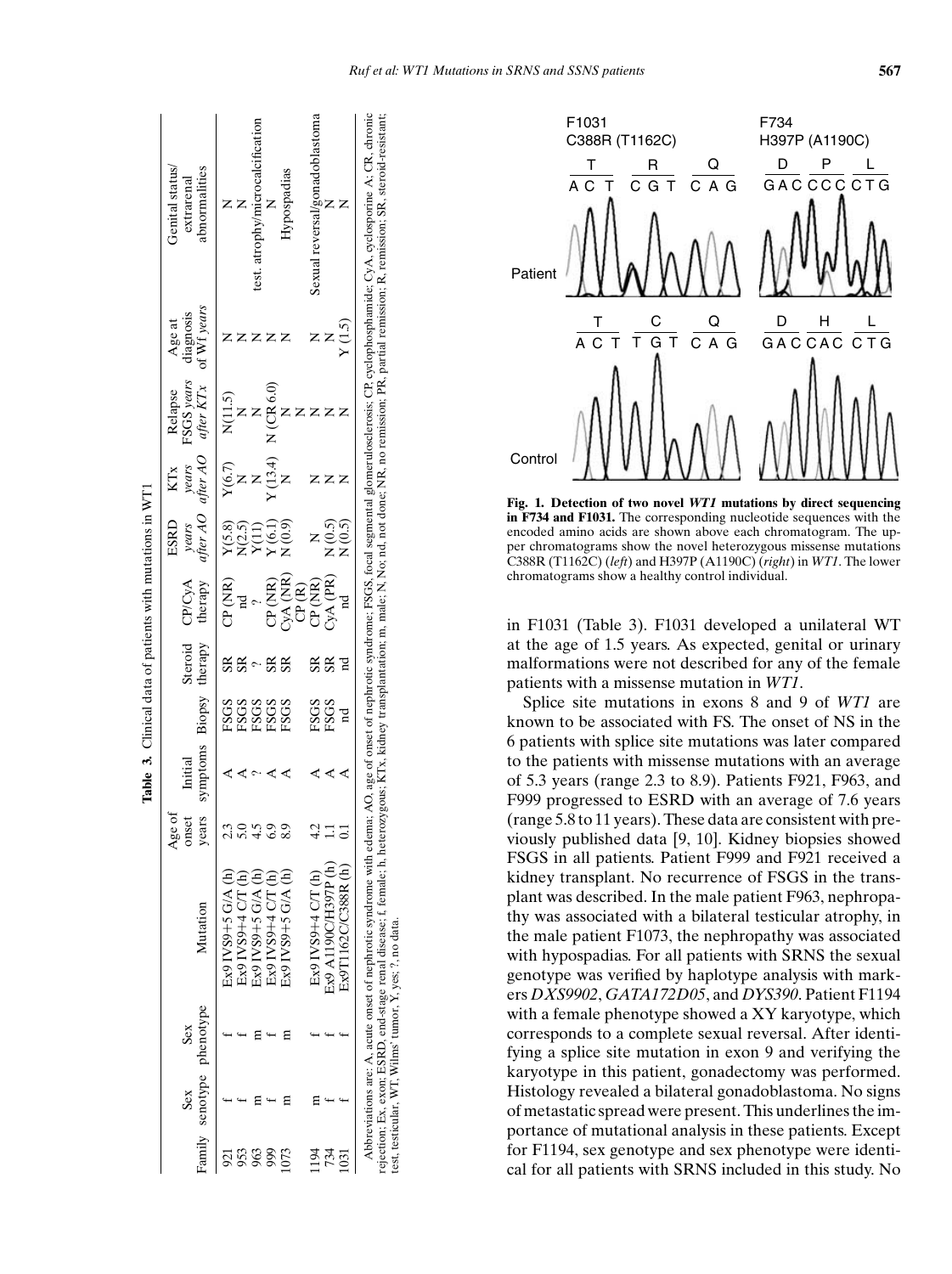genital or urinary malformations were described in the female patients (Table 3).

## **DISCUSSION**

Here we describe the results of the first screening for mutations in exons 6–9 of *WT1* in a large cohort of patients with SRNS. In 8/115 (7%) of sporadic SRNS cases mutations in exons 6–9 of*WT1* were identified altogether. In two female patients, missense mutations in exon 9 consistent with the diagnosis of DDS were identified; in one of them WT was diagnosed. In three male and three female patients, splice site mutations in exon 9 consistent with the diagnosis of FS were found. Two of the male patients presented with urinary or genital malformations, one of them with sexual reversal and bilateral gonadoblastoma. All three female patients presented with isolated FSGS. No mutations were found in 110 sporadic cases of SSNS, used as a control group. Our study generates the first data about the occurrence of *WT1* mutations in a large cohort of sporadic SRNS patients.

Two different clinical phenotypes associated with *WT1* mutations and glomerulopathy have been described in the literature. Missense mutations most commonly found in exons 8 and 9 are associated with DDS, and specific splice site mutations in exon 9 with FS. However, patients with characteristic genetic findings of FS presenting with clinical symptoms of DDS and vice versa were described [10, 21, 23, 25, 26], suggesting that both diseases should be considered as part of a spectrum of *WT1* gene mutations rather than as separate diseases.

Here we describe two novel missense mutations leading to amino acid exchanges C388R and H397P. According to the literature these findings are consistent with the diagnosis of DDS [10]. The mutations were absent in the parents of F1031 and the mother of F734, giving evidence for a spontaneous mutation in both patients. Early onset of NS was present in both patients as described previously for patients with DDS by others [9–11]. F1031 also developed a unilateral WT. As both patients were female, no genital or urinary malformations were described. In contrast to the classic form of DDS, the renal histology of patient F734 revealed FSGS. Other cases with missense mutations and the diagnosis of FSGS have been described before [9]. This further emphasizes the clinical overlap of DDS and FS. The occurrence of the WT in F1031 underlines the importance of the*WT1* screening in patients with early onset NS. The finding of missense mutations in *WT1* indicates an increased risk of WT; therefore, careful monitoring of all patients with *WT1* mutations is required. After reaching ESRD, bilateral nephrectomy should be performed to prevent the development of a WT.

In 6 patients splice site mutations in exon 9 were identified, consistent with the diagnosis of FS [24]. These mutations impair the use of the second alternative splice donor site. Normally, alternative splicing results either in the inclusion or exclusion of the three amino acids lysine, threonine, and serine (KTS) in a ratio of approximately 2:1 +KTS/−KTS isoforms. Splice site mutations in exon 9 lead to a reversal of this +KTS/−KTS isoform ratio to 1:2. The presence of both alternatively spliced isoforms is crucial for normal kidney development. The reduction of the +KTS levels lead to the development of glomerulosclerosis [33]. Typically, the onset of NS and the progression to ESRD was later in our patients presenting with FS, compared with DDS. The renal histology was FSGS in all patients. Second, the +KTS/−KTS isoforms play an important role in male sexual differentiation by regulating the Y chromosome–encoded Sry gene, which initiates male sex determination in mammals. Mice lacking the +KTS isoform were shown to have significantly reduced Sry levels, and hence, explain the lack of the initiation of the male sex determination pathway in these animals [33]. Nephropathy was associated with genital and urinary malformations in the male patients, F1073 presented with hypospadias, and F963 with testicular atrophy and testicular microcalcification. In F1194 a 46, XY karyotype with sexual reversal was found. Because of the increased risk of gonadoblastoma, gonadectomy was performed and bilateral gonadoblastoma without metastatic spread was diagnosed, again emphasizing the importance of the screening and of the verification of the karyotype.

46, XY patients with DDS present with a broad spectrum of intersex and hermaphrodite phenotypes; FS patients with a 46, XY karyotype can present with normal female external genitalia, and those with a 46, XX karyotype appear to have normal gonadal development. As shown in F1194, sex reversal in 46, XY patients is associated with streak gonads and a high risk of gonadoblastoma; the karyotype should be examined in all female patients carrying mutations in the splice site of exon 9. In our study genital or urinary malformations were absent in 5 female patients with mutations in *WT1*. Patients F963 and F1073, carrying a characteristic mutation for FS only, show impairment of the genital and urinary development but still present with male external genitalia. This further underlines the complexity of the phenotypes seen in patients with mutations in *WT1*. WT was diagnosed in one patient with characteristic mutation for DDS as compared to none of the patients with mutations characteristic for FS. Previously, the absence of WT was considered as a characteristic feature of FS compared to the high incidence of WT in DDS. Nevertheless, recently, FS cases carrying the characteristic splice site mutation and presenting with WT were reported [23, 25, 26]. Although specific characteristics apply to FS and DDS, many questions on the phenotype/genotype correlation remain unanswered.

In the initially published studies of *WT1* mutational analysis, more patients associated with WT or urinary or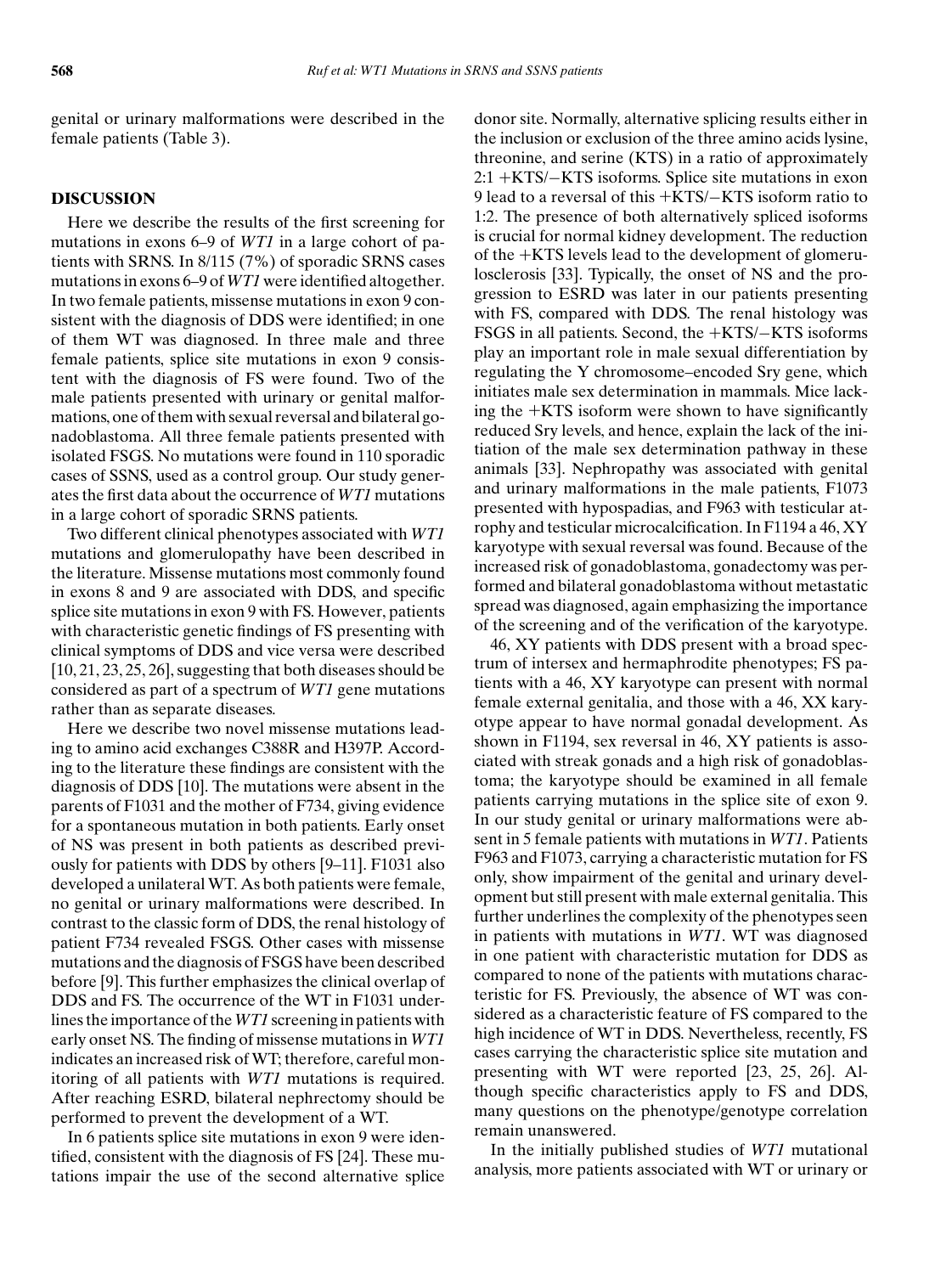genital malformations were included. This explains the previously published male/female ratio of mutations in WT1 of approximately 2:1 [9]. It was suggested that in the past the correct diagnosis had been missed in female patients because female patients in general may have less severe or missing gonadal problems, when carrying mutations in *WT1* [9]. In the meantime, different studies have been performed on mutational analysis in single cases, as well as in smaller cohorts of isolated FSGS or isolated DMS. Thereby, it was shown that mutations in *WT1* show a common cause of isolated FSGS in female patients [9– 11, 19]. Here we describe the first data on the prevalence of mutations in a large cohort of patients with SRNS. We identified mutations in exons 6–9 of *WT1* in 5/55 (9%) female patients with sporadic SRNS and in 3/60 (5%) male patients with sporadic SRNS. In contrast to the previously published data, the incidence of mutations in female patients with isolated FSGS is surprisingly high. The lower incidence of mutations in *WT1* in male patients compared to the female patients can be explained by the fact that only 2/59 phenotypical male patients with urinary or genital malformations were included in this study.

# **CONCLUSION**

The data provided in this study on mutational analysis in 115 sporadic patients with SRNS emphasize the relevance of mutational analysis of *WT1* in this cohort. The data generated here present clear evidence for the importance of extending the screening of *WT1* mutations to all children with SRNS. In patients with *WT1* mutations, a renal ultrasound screening for the development of tumors should be employed. According to the data acquired in this study, especially patients presenting with a female phenotype and SRNS, and male patients presenting with genital abnormalities, should be screened. In male and female patients with DDS there is a high risk for the occurrence of WT. Therefore, close renal ultrasound monitoring should be applied in all patients. When reaching ESRD, nephrectomy should be performed to prevent WT. In male patients with FS and sexual reversal, the incidence for gonadoblastoma is increased; again, close ultrasound monitoring and gonadectomy should be performed in these cases. Although the risk for WT is much lower in FS than in DDS, the occurrence of WT should be still considered in FS, as described for previously published cases. In addition, future studies may relate the prognosis on the outcome of kidney transplantation, as well as the efficiency of immunosuppressive therapy to the presence of *WT1* mutations. For this reason, mutational analysis should be extended to all children presenting with SRNS to take advantage of the very important genetic information when treating these children. This will also help to provide more data on the phenotype/genotype correlation in this patient population.

#### **APPENDIX**

Members of the Study Group of the Arbeitsgemeinschaft für Pädiatrische Nephrologie (APN):

J. Thaarup (Aalborg, Denmark); P. Henning (Adelaide, Australia); I. Attrach (Aleppo, Syria); C. Rudin (Basel, Switzerland); R. Bogdanovic (Belgrade, Yugoslavia); S. Briese, J. Gellermann, T. Lennert, U. Querfeld, M. Schürmann, M. Zimmering (Berlin, Germany); C. Roth, C. Schröter, B. Utsch (Bonn, Germany); G. Kalvoda (Dresden); F. Wegner (Düren, Germany); V. Schumacher (Düsseldorf); B. Bosch, M. Kamm, K. Nusken, W. Rascher, (Erlangen, Germany); K.E. Bonzel, M. ¨ Bald, P. Hoyer, U. Vester (Essen, Germany); U. Neyer (Feldkirch, Austria); J. Dippell (Frankfurt, Germany); M. Brandis, K. Haffner, A. Kirch- ¨ hoff, M. Pohl (Freiburg, Germany); J. Steiss (Giessen); L. Patzer (Halle, Germany); H. Altrogge, D.E. Muller-Wiefel, U. Peters, K. Timmermann ¨ (Hamburg, Germany); J.H.H. Ehrich, H. Haller, C. Strehlau (Hannover, Germany); M. Daschner, S. Hessing, D. Kiepe, S. Köpf, O. Mehls, B. Tönshoff (Heidelberg, Germany); U. John, J. Misselwitz, G. Rönnefarth, J. Seidel (Jena, Germany); D. Blowey, J. Scheinman (Kansas City, KS); B. Beck, K. Frankenbusch, B. Hoppe, C. Licht, D. Michalk, T. Ronda, L. Stapenhorst (Köln, Germany); D. Drozdz, A. Pogan (Krakau, Poland), E. Vogel, S. Wygoda (Leipzig, Germany); R. Ettenger (Los Angeles, Calif); H.-P. Weber (Lüdenscheid, Germany); R. Beetz (Mainz, Germany); M. Konrad (Marburg, Germany); H. Fehrenbach (Memmingen, Germany); M. Griebel, B. Klare (München, Germany); M. Bulla, S. Fründ, E. Kuwertz-Bröking, A. Schulze-Everding, (Münster, Germany); L. Monnens (Nijmegen, The Netherlands); J. Janda, T. Seemann (Prague, Czech Republic); G. Adomssent, G. Krüger, J. Muscheites, H.-J. Stolpe, M. Wigger (Rostock, Germany); W. Sperl (Salzburg, Austria); R. Egger (Schaffhausen, Switzerland); V. Tasic (Skopje, Macedonia); M. Bald, H.-E. Leichter (Stuttgar, Germany); D. Amon (Tübingen, Germany); T. Arbeiter, C. Aufricht, K. Müller (Vienna, Austria); D. Bockenhauer, (Yale, New Haven, Conn); M. Kemper, A. Staub (Zürich, Switzerland).

*Reprint requests to Friedhelm Hildebrandt, M.D., University of Michigan Health System, 8220C MSRB III, 1150 West Medical Center Drive, Ann Arbor, MI 48109–0646. E-mail: fhilde@umich.edu*

#### **REFERENCES**

- 1. ARBEITSGEMEINSCHAFT FÜR PÄDIATRISCHE NEPHROLOGIE: Short versus standard prednisone therapy for initial treatment of idiopathic nephrotic syndrome in children. *Lancet* 1:380–383, 1988
- 2. ISKDC: Primary nephrotic syndrome in children. Clinical significance of histopathologic variants of minimal change and of diffuse mesangial hypercellularity. A Report of the International Study of Kidney Disease in Children. *Kidney Int* 20:765–771, 1981
- 3. FUCHSHUBER A, GRIBOUVAL O, RONNER V, *et al*: Clinical and genetic evaluation of familial steroid-responsive nephrotic syndrome in childhood. *J Am Soc Nephrol* 12:374–378, 2001
- 4. KESTILA M, LENKKERI U, MANNIKKO M, *et al*: Positionally cloned gene for a novel glomerular protein—nephrin—is mutated in congenital nephrotic syndrome. *Mol Cell* 4:575–582, 1998
- 5. BOUTE N, GRIBOUVAL O, ROSELLI S, *et al*: *NPHS2*, encoding the glomerular protein podocin, is mutated in autosomal recessive steroid-resistant nephrotic syndrome. *Nat Genet* 24:349–354, 2000
- 6. KAPLAN JM, KIM SH, NORTH KN, *et al*: Mutations in *ACTN4*, encoding alpha-actinin-4, cause familial focal segmental glomerulosclerosis. *Nat Genet* 24:251–256, 2000
- 7. WINN MP, CONLON PJ, LYNN KL, *et al*: Linkage of a gene causing familial focal segmental glomerulosclerosis to chromosome 11 and further evidence of genetic heterogeneity. *Genomics* 58:113–120, 1999
- 8. SOMLO S, MUNDEL P: Getting a foothold in nephrotic syndrome. *Nat Genet* 24:333–335, 2000
- 9. SCHUMACHER V, SCHARER K, WUHL E, *et al*: Spectrum of early onset nephrotic syndrome associated with WT1 missense mutations. *Kidney Int* 53:1594–1600, 1998
- 10. JEANPIERRE C, DENAMUR E, HENRY I, *et al*: Identification of constitutional *WT1* mutations, in patients with isolated diffuse mesangial